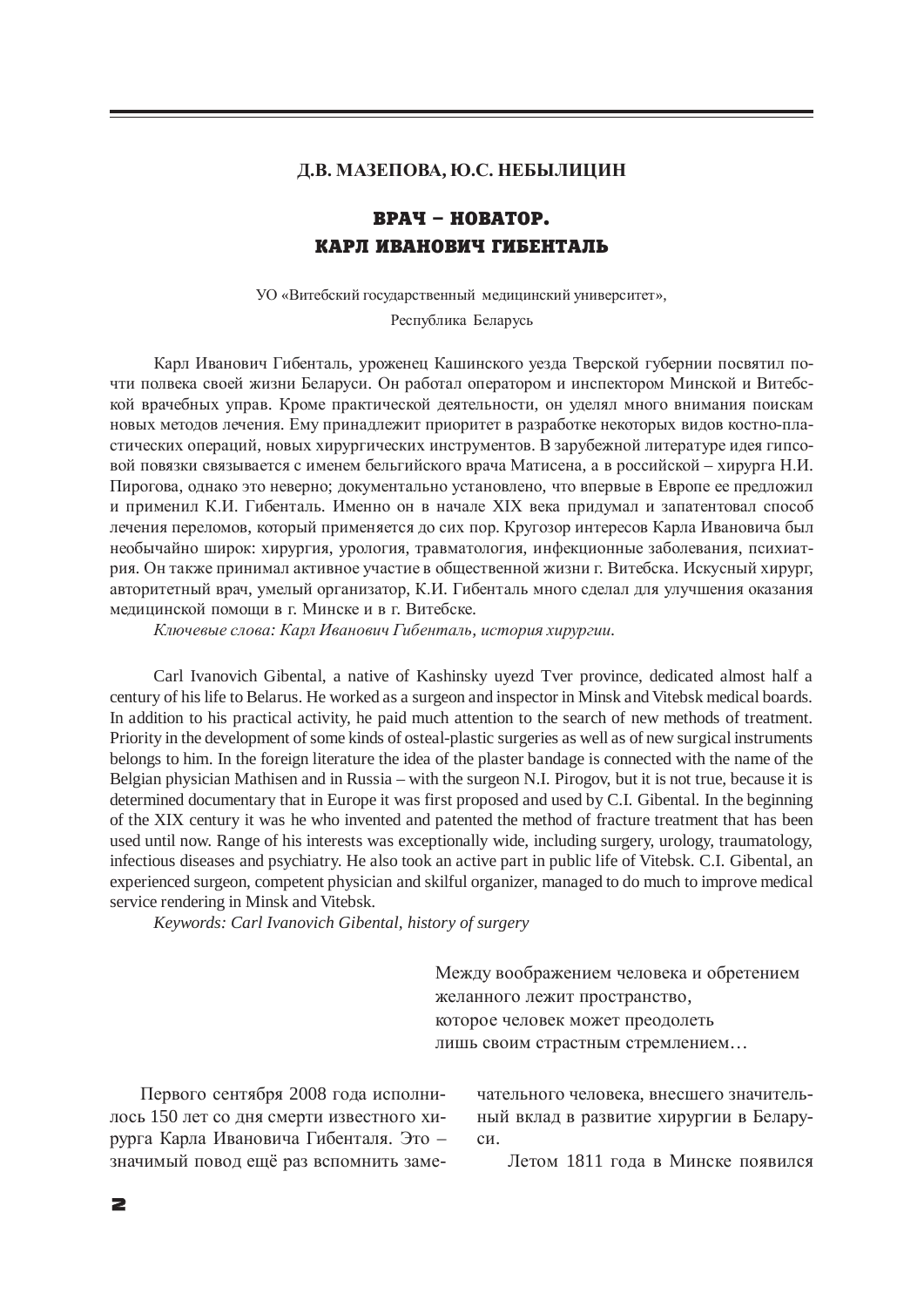новый житель, полное имя которого звучало – Карл Врангель фон Гибенталь. Ему было 25 лет, однако молодость не помешала уже к этому возрасту стать доктором медицины. Носитель немецкой фамилии, Карл Иванович родился в России в Кашинском уезде Тверской губернии в 1786 г. После учебы в Геттингенском и Марбургском үниверситетах в 1805 г. получил степень доктора медицины и был определен полковым врачом русской армии. 29 января 1806 г. К.И. Гибенталь принял участие в походе «из Ганновера через Мекленбург и Пруссию». В 1806–1807 гг. он участвовал в битвах под Прейсиш-Эйлау и Фридляндом, а в бою при Хайльсберге 28 мая 1807 г. был ранен [1, 2, 6]. После заключения Тильзитского мира между Россией и Францией К.И. Гибенталь принял участие в русскошведской войне, в результате которой была завоевана Финляндия. 9 августа 1808 г. дивизионный генерал М.П. Долгоруков объявил врачу благодарность, в 1810 г. такую же благодарность он получил от дивизионного генерала П.П. Коновицына [1].

После экзамена в Виленском университете и получения звания медика-хирурга Карл Иванович с июня 1811 г. по июнь 1812 г. служил оператором и инспектором Минской врачебной управы. В состав губернии в то время входила территория почти всей нынешней Минской области, большей части Гомельской и значительной части Брестской и Гродненской областей. Частных медиков было мало. Основу составляли цирюльники-хирурги, которых насчитывалось 10 человек. Врачу приходилось работать инспектором, оператором, лечить хирургические и другие заболевания  $[1, 2, 6, 7]$ .

Здесь в Минске К.И. Гибенталя застала война. До вступления в г. Минск французских войск 7 августа 1812 г. Карл Иванович вывез в г. Москву хирургический инструментарий и казенные деньги врачебной управы. Он был направлен в Первую армию под командованием М.Б. Барклаяде-Толли. 24–26 августа Карл Иванович участвовал в Бородинском сражении, оказывал помощь раненым воинам  $[1, 5]$ . После окончания войны К.И. Гибенталь некоторое время работал оператором Тверской врачебной управы, а 4 сентября 1816 г. переехал в г. Витебск, где провел большую часть своей жизни, работая оператором и инспектором Витебской врачебной упра-BЫ.

К.И. Гибенталь относился к числу людей, которых принято называть незаурядными. Он был полиглотом, в совершенстве владел семью иностранными языками, увлекался живописью, скульптурой и зодчеством. По преданию, одно из этих «художеств» и натолкнуло доктора на открытие в другой области – медицинской. Однажды на досуге врач лепил из гипса бюст приятеля. Однако творческий процесс был прерван неожиданным визитом. Привезли раненого, работника одного из минских купцов. Оказалось, что на пострадавшего обрушилось дерево, повредившее левую руку. И тут доктор решил поэкспериментировать. Наблюдая за «поведением» гипса, он заметил, что со временем жидкий материал твердеет. К.И. Гибенталь совместил сломанные кости и зафиксировал их гипсовой кашицей. На следующий день оказалось, что раненый провел ночь спокойно. Небольшая болезненность вскоре прошла. Через месяц кости срослись, и работник мог валить лес и распиливать его, даже не ощущая неловкости в руке. С тех пор эскулап стал использовать новый прием и в лечении других переломов. Воодушевленный открытием, в феврале 1812 г. доктор написал рапорт в Санкт-Петербургскую медико-хирургическую академию. В нем К.И. Гибенталь указывал, что, руководствуясь изданным в 1811 г. под №1 «Всеобщим журналом врачебной науки», в котором приглашаются врачи к доставлению в императорскую медико-хирургическую академию приличных материалов, «я в обязанность себе поставил принять участие в со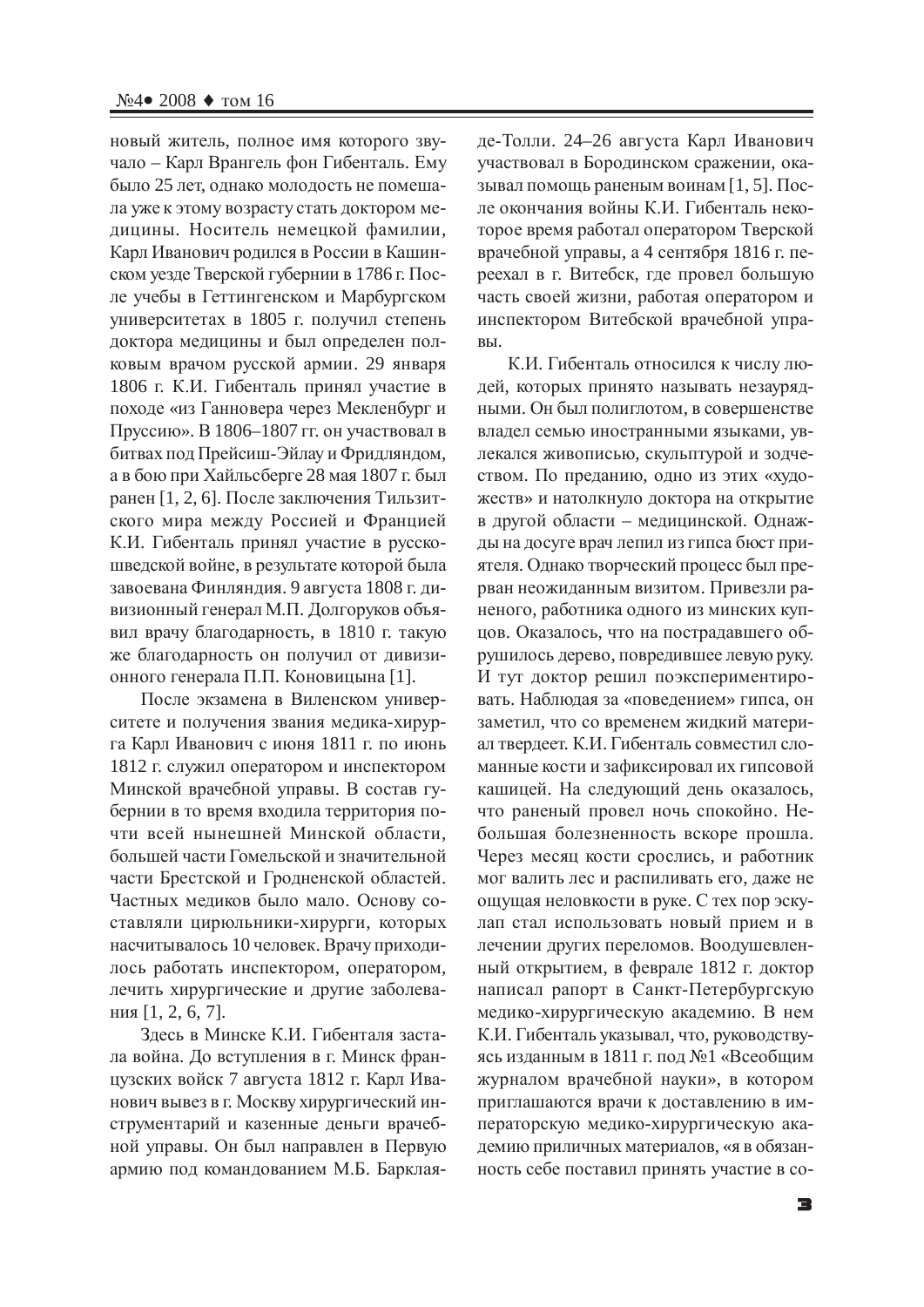действии ее занятием и на сей конец изложил в подносимом манускрипте I. Лечение изломанных костей без бандажа» [5, 8]. Данное предложение направили на отзыв ведущему столичному хирургу, заведующему хирургической клиникой И.Ф. Бушу. В своем заключении он писал: «Способ лечения перелома костей без обыкновенной перевязки, испытанный г-ном Гибенталем in fractura ossium metacarpia paботника одного, стоит в прикладывании мягкого гипса вокруг всего члена, после порядочного выравнивания переломленных костей, отчего такая часть по высушивании гипса плотно и ровно сжимается, и кость своего состояния переменить не может. Сие было бы хорошо для простых переломов, где еще нет опухоли, но в сложных и сопряженных он пользы иметь не может, конечно, может, в таком случае способ китайцев быть подражаем, которые кладут вдоль по члену тросточки, выполняя их междуметия гипсом и так далее. Но все сие сопряжено с гораздо большими неудобствами как заведенный способ лечения» [4, 5]. Из-за авторитета профессора И.Ф. Буша врачи сорок лет продолжали лечить переломы костей общепринятыми методами [1].

Эта неудача не смутила хирурга. Карл Иванович продолжал лечить вывихи суставов и сложные переломы с помощью гипса, кроме того, он отправил статью в Лейпцигский университет на немецком языке, а в 1819 г. она была напечатана в Парижском медицинском журнале на французском языке и в медицинском журнале, издаваемом в г. Риге, на немецком языке  $[1, 2, 5]$ . В последующие годы описанный К.И. Гибенталем метод получил распространение в Австрии (1818 г.), Германии (1828 г.), Франции (1829 г.) [1].

Как же врач лечил переломы? К.И. Гибенталь выпрямлял поврежденную конечность, вправлял смещенные концы кости, смазывал кожу конечности маслом и покрывал ее нижнюю часть смесью гипса и растертой промокательной бумаги в воде. Под конечность он подкладывал желоб из картона. Затем ножом выравнивал края и остов гипсового покрова и заливал верхнюю часть формы. Если на конечности были раны, то в гипсовой форме напротив них делались окошки, чтобы их можно было лечить. Обе половины формы бинтовались и прикреплялись к подвижному шесту над кроватью. К.И. Гибенталь указывал на дешевизну способа и предложил применение гипса «на войне в крупных госпиталях» [1, 2]. Следует отметить, что техника наложения гипсовой повязки была сложна, велись поиски ее совершенствования и упрощения  $[1, 2, 10, 11]$ , но отечественные хирурги ещё несколько десятилетий мало прибегали к её применению. Лишь в 1852 г. Н.И. Пирогов, используя свой авторитет, создал систему лечения гипсовой повязкой [1]. По словам Е.И. Смирнова, эта повязка явилась «похоронным звоном колоколов господствовавшему учению о преимуществе ранних ампутаций непосредственно на поле боя» [2].

Пытался Карл Иванович разрабатывать и новые хирургические инструменты. В 1812 г. он посылает в г. Санкт-Петербург артикул «Новый способ операции камнесечения у женщин» с изображением соответствующего инструментария. Здесь он также столкнулся с И.Ф. Бушем. Известный хирург в своем отзыве писал: «Оружие, описанное для извлечения камня у женщин повыше лобных костей, не понятны для меня, а сколько я понял, то в них нет также пользы». Отказ не обескуражил хирурга и не помешал ему, спустя некоторое время, предложить новый инструмент для безопасного дробления камней внутри мочевого пузыря. В 1830 г. в работе «Изображение и описание некоторых новых инструментов» Карл Иванович описал созданный им первый в России инструмент для удаления камня из мочевого пузыря (рис.), более надежный и простой, чем камнедробитель Сивиаля [1, 4, 5, 9].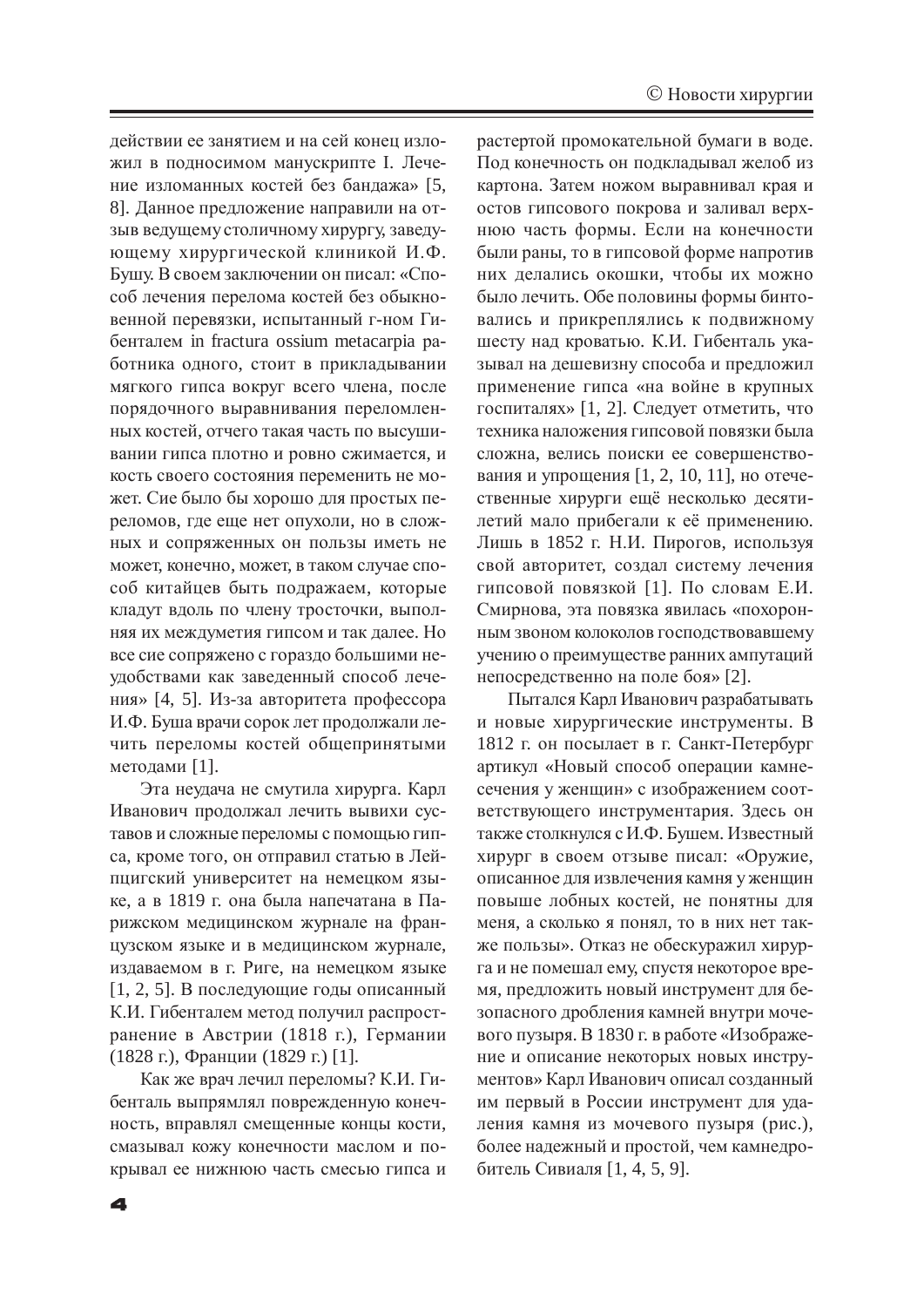К.И. Гибенталь одним из первых начал развивать костно-пластическую хирургию в Беларуси. Максимилиан Маркс писал: «То (он) обрежет ноги поросенку и пришьет к нему утиные лапы, то отрубит хвост коту с целью прирастить к нему петушиный гребешок». О своих экспериментальных операциях по пересадке кости Карл Иванович сообщил в опубликованной в 1825 г. работе на немецком языке «Остеопластика, или искусство восстанавливать потерянные куски кости», где врач ссылался на опыты по пересадке животным костной ткани [1, 2, 3].

К.И. Гибенталь был очень популярным врачом. Многие недоброжелатели признавали, что «слава его как знаменитого врача и магнетизера распространялась далеко, и не только из соседствовавших, но и из отдаленных местностей приезжали к нему для лечения» [1, 2].

Но не только хирургией приходилось заниматься К.И. Гибенталю. Большое количество инфекционных заболеваний среди населения заставило уделить этой проблеме много внимания. В апреле-июне 1821 г. врач ликвидировал вспышку «гнилой горячки с пятнами» и «желчной гнилой горячки с поносом, кровотечением и местным воспалением» в имении Межи Суражского уезда Витебской губернии. Возможно, это было сочетание сыпного тифа и дизентерии. К.И. Гибенталь осуществил сортировку «трудных больных от безопасных; велел окуривать минеральною кислотой все крестьянские избы; ежедневно переменять солому, на которой лежат больные; платье от умерших и выздоравливающих велел вымыть щелоком, а тех, которых мыть нельзя, и которые слишком сношены, сжечь; запретил всякие сообщения здоровых с больными, снабдя последних нужными лекарствами для исцеления их болезней» [1, 2].

Поистине широкую известность К.И. Гибенталь получил во время холерной эпидемии 1830 г. В 20-е годы XIX века в Евро-



Рис. Инструмент для дробления камней **внутри мочевого пузыря, изобретенный К.И. Ƚɢɛɟɧɬɚɥɟɦ [1]**

пе впервые появилась не известная до того времени болезнь, чему способствовало расширение торговли, главным образом с Индией. В России вспышка холеры в 1829 г. довольно быстро угасла. А летом 1831 г. она появилась в г. Витебске. М. Маркс вспоминает: «Холера посещала Европу в первый раз и как бы для устрашения ее свирепствовала неимоверно. Большею частью она поражала так быстро, что времени ни на какое бы то ни было лечение ее не хватало. (…) Народ падал на улицах». К.И. Гибенталь создал противохолерный комитет. По разработанному им плану «город был разделен на участки, и к каждому участку приставлен один надзиратель, из местных жителей, и один врач... В каждом участке было по две большие телеги, возившие из домов и улиц больных в лазареты и мертвых из домов и лазаретов в ямы. Два служителя, одетые в черные, пропитанные дегтем платья, были при каждой телеге, а полицейские сторожа распоряжались по указанию врача и смотрителя этим амбулянсом (санитарной телегой)». М. Маркс подчеркивал, что «за пределами города были устроены две больницы, а на Песковатике (район города) выкопали две огромнейшие ямы для погребения: отдельно – христиан, отдельно – евреев. По ночам трупы заливались в ямах раствором известки, а при наполнении засыпались землею и обливались тем же раствором. Врачебная управа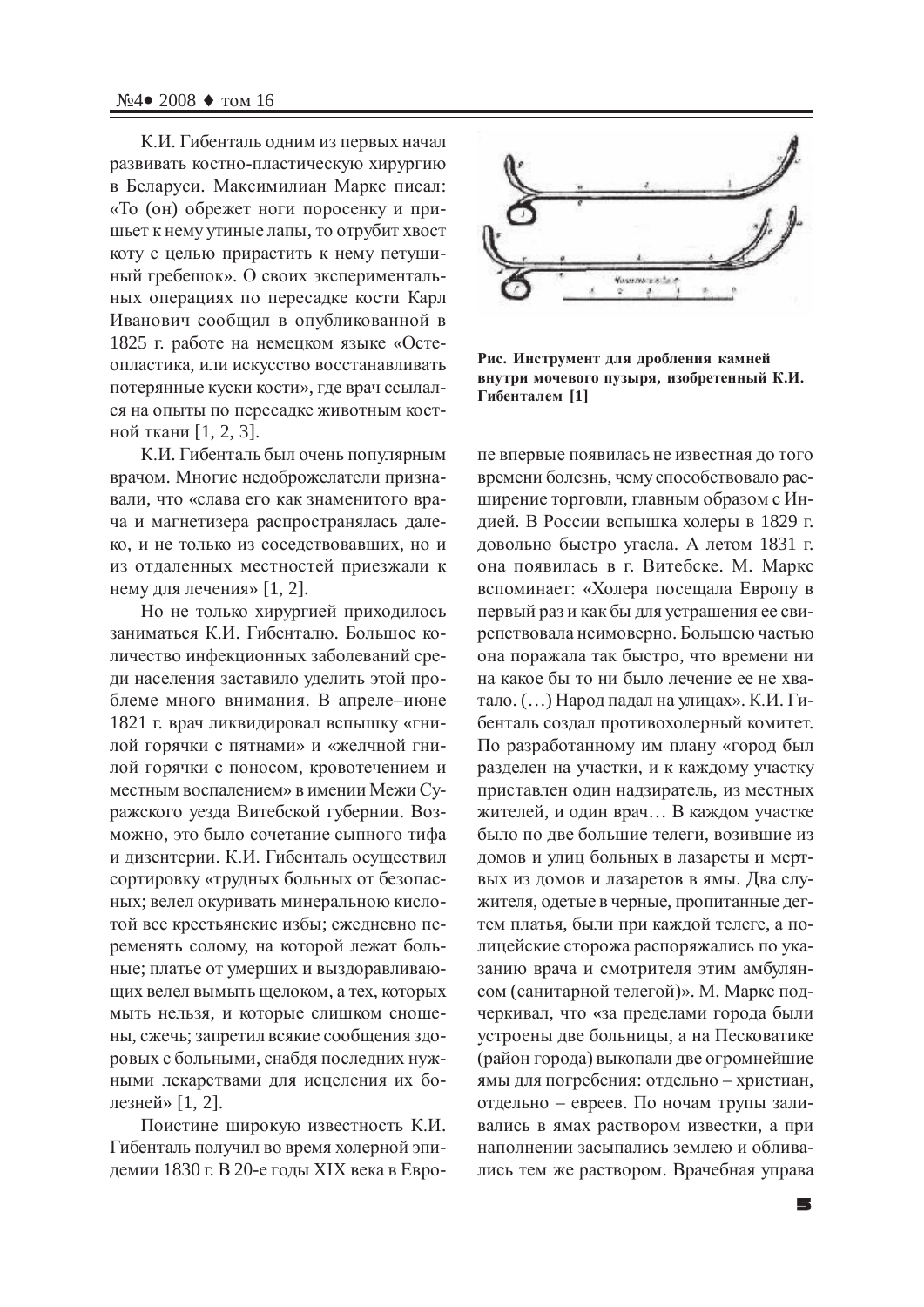предписала жителям запастись хлорною водою, которая должна была стоять налитою на тарелки в каждой комнате, и спиртовым настоем стручкового перца, для втирания при судорогах. Дом, в котором заболевание, сейчас же оцеплялся стражею, и выхода из него не дозволялось никому» [1, 2]. Эти мероприятия привели к тому, что в г. Витебске из ста заболевших умерло 38, в то время как в Витебской губернии из ста погибло 62 человека [1, 2]. Карл Иванович отказался от лечения холеры опиумом и кровопусканиями и предложил применить при заболевании водные и спиртовые растворы кофе, которые «возбуждают угнетенную и упавшую деятельность сосудистой системы». При этом, по наблюдению врача, «возвращается потерянная нормальная теплота крови, биение сердца и пульса делается живее, и больной спасен» [1, 2].

Во время эпидемии холеры Карл Иванович чуть не попал в крупный политический скандал, затрагивающий царскую семью. Он лечил от холеры великого князя Константина Павловича, который отказался от престола в пользу брата Николая. Николаю стали приписывать попытку в убийстве брата, а К.И. Гибенталя обвинили в сотрудничестве [1, 2]. Наместник императора Николая в Царстве Польском Константин Павлович вынужден был покинуть г. Белосток в ноябре 1830 г. вследствие восстания в Польше, Беларуси и Литве. В г. Витебск великий князь прибыл 3 июня 1831 г., а 13 июня впервые почувствовал себя плохо. 15 июня его врач Калиш пригласил для оказания консультативной помощи К.И. Гибенталя, который принимал активное участие в лечении великого князя. К сожалению, лечение не помогло, и вечером князь ушел из жизни. Граф А. де Мариоль писал о последнем дне жизни Константина Павловича: «Утром он почувствовал сильные боли в животе и позвал дежурного лакея. Тот дал лекарства, которые великий князь назначил себе сам. Он всегда возил с собой походную аптеку и

6

любил лечить сам себя, не советуясь с докторами. Боли, однако, продолжались (...). Тотчас же явился бывший при великом князе доктор-немец. Несмотря на все его средства, приступы становились сильнее, боли были ужасны, и через 10 часов великого князя не стало. Его внезапная и быстрая смерть породила множество догадок и подозрений. Но какой смысл совершать бесполезное теперь преступление?» [2]. Однако доказательств об убийстве князя Константина и соучастии в нем Карла Ивановича оказалось недостаточно. И вопрос в высших политических кругах был замят.

Карл Иванович имел прямой, открытый характер, что не позволяло ему мириться со слабой постановкой медицинского дела. В дискуссиях он постоянно говорил об этом и требовал изменений в порядке работы. Такое поведение у начальства вызывало определенную негативную реакцию. Так он довольно сильно пострадал в период работы в Тверской губернии. За его резкие, но справедливые претензии к руководству по организации медицинского дела 17 марта 1814 г. тверской губернатор объявил врачу замечание за «непристойные поступки против начальства в рекрутском присутствии», а 16 мая 1815 г. уволил с должности инспектора управы «за неуважение к местному своему начальству» [1, 2]. Это событие было для него поворотным. Он вернулся в Беларусь и прожил здесь всю оставшуюся жизнь.

Годы не внесли изменения в беспокойный нрав врача. Он по-прежнему имел мужество говорить правду. В 1836 г. военный генерал-губернатор во время осмотра больниц сделал замечания К.И. Гибенталю. Карл Иванович дерзко ответил: «У предыдущего начальника претензий к больнице не было». Генерал-губернатор, не ожидавший такой дерзости, оборвал его и арестовал смотрителя больницы; самого врача арестовать он не осмелился  $[1, 2]$ .

К.И. Гибенталь 28 декабря 1838 г. был переведен на должность инспектора Одес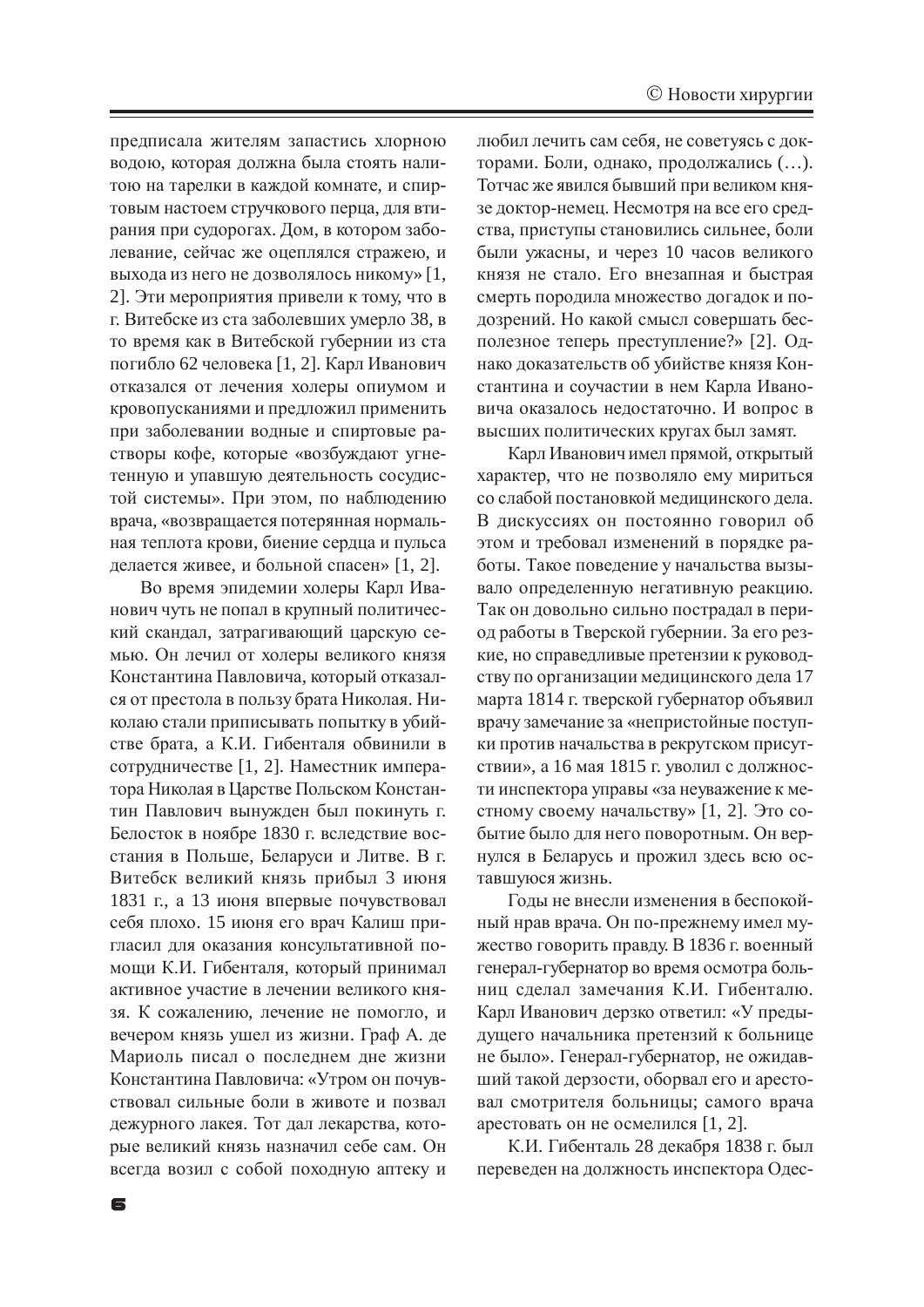ской врачебной управы. Однако достоверных сведений о работе в г. Одессе нет, так как Карл Иванович был «согласно прошению его, уволен 24 марта 1839 г. от должности инспектора здешней (Витебской, примечание автора) врачебной управы» [2].

После отставки в 1939 г. он продолжал жить в г. Витебске и был почетным попечителем местной гимназии. Умер Карл Иванович Гибенталь 1 сентября 1858 г. Об этом было сообщено в «Витебских губернских веломостях».

К.И. Гибенталь посвятил полвека своей жизни Беларуси, был принципиальным, никогда не шел на сговор с совестью и этого требовал от других. Его научные достижения живут и поныне. Искусный хирург, авторитетный врач, умелый организатор, К.И. Гибенталь много сделал для улучшения оказания медицинской помощи в Минске и Витебске. К нему подходит характеристика, данная Я. Головановым физику Якоби: «Если говорить формально, он был как раз тот чужеземец, от засилья которых извечно страдала Российская наука. Но жестокой несправедливостью было бы их валить в кучу иноземных паразитов и очевидных бездарностей и людей более чем достойных, руководствуясь лишь их происхождением».

Медицинские знания формируются трудами не только выдающихся деятелей, но и многочисленных добросовестных, знающих специалистов, не занимающих ведущих позиций в науке. Здание медицины строится из многочисленных кирпичей и камней, которые закладывают в его фундамент скромные труженики науки и практики, зачастую не удостоиваемые внимания историков. Таким тружеником был и К.И. Гибенталь. Своей оживленной, глубоко плодотворной врачебно-административной деятельностью он привлек внимание всех передовых сил нашей страны. И можно быть уверенным в том, что подлинные заслуги К.И. Гибенталя перед медициной и значимость его врачебной деятельности

будут еще долго находить высокую оценку и вызывать глубокое уважение со стороны людей.

Как писал Теодор Бильрот, «то, что дала нам природа, против этого мы ничего сделать не можем. То, что мы сделали с отпущенными нам дарами, это сделали уже многие другие до нас и при нас. Если мы поставим себя рядом с посредственностями нашего времени, то мы покажемся себе очень великими. Если мы сравним себя с величайшими людьми прошлого и нашего времени, то мы должны радоваться, чувствуя себя маленьким звеном в целой непи».

## *ɅɂɌȿɊȺɌɍɊȺ*

1. Грицкевич, В. П. С факелом Гиппократа / В. П. Грицкевич. – Мн.: Наука и техника, 1987. – С. 153-170.

2. Грыцкевич, В. П. Урач Карл Гібенталь / В. П. Гріцкевич // Віцебскі сшытак. – 1997. – С. 3-16.

3. Гибенталь, К. И. // БСЭ. – Мн., 1971. – Т. 3. – С. 464.

4. Крючок, Г. Р. Очерки истории медицины Белоруссии / Г. Р. Крючок. – Мн., 1976. – С. 103-106.

5. Мирский, М. Б. Хирургия от древности до современности. Очерки истории / М. Б. Мирский. -М.: Наука, 2000. – С. 319.

6. Небылицин, Ю. С. Развитие хирургии на Витебщине в XIX-XX веках / Ю. С. Небылицин, А. Г. Павлов // Новости хирургии. – 2007. – № 2. – ɋ. 2-8.

7. Павлов, А. Г. Врач Карл Гибенталь – у истоков Витебской хирургии / А. Г. Павлов, С. М. Ширяев // Актуальные вопросы современной медицины: материалы конф. студентов и молодых ученых ВГМУ / Витебск. гос. мед. ун-т. – Витебск, 2002. – C. 409-411.

8. Стельмашенок, И. М. Очерки развития хирургии в Белоруссии / И. М. Стельмашенок. – Мн.: Беларусь, 1973. – С. 95-97.

9. Сушкова, О. С. К истории применения гипсовой повязки / О. С. Сушкова, Ю. А. Трофимова // Актуальные вопросы современной медицины: материалы 56 итоговой конф. студентов и молодых ученых ВГМУ / Витебск. гос. мед. ун-т. - Витебск, 2004. – C. 386-388.